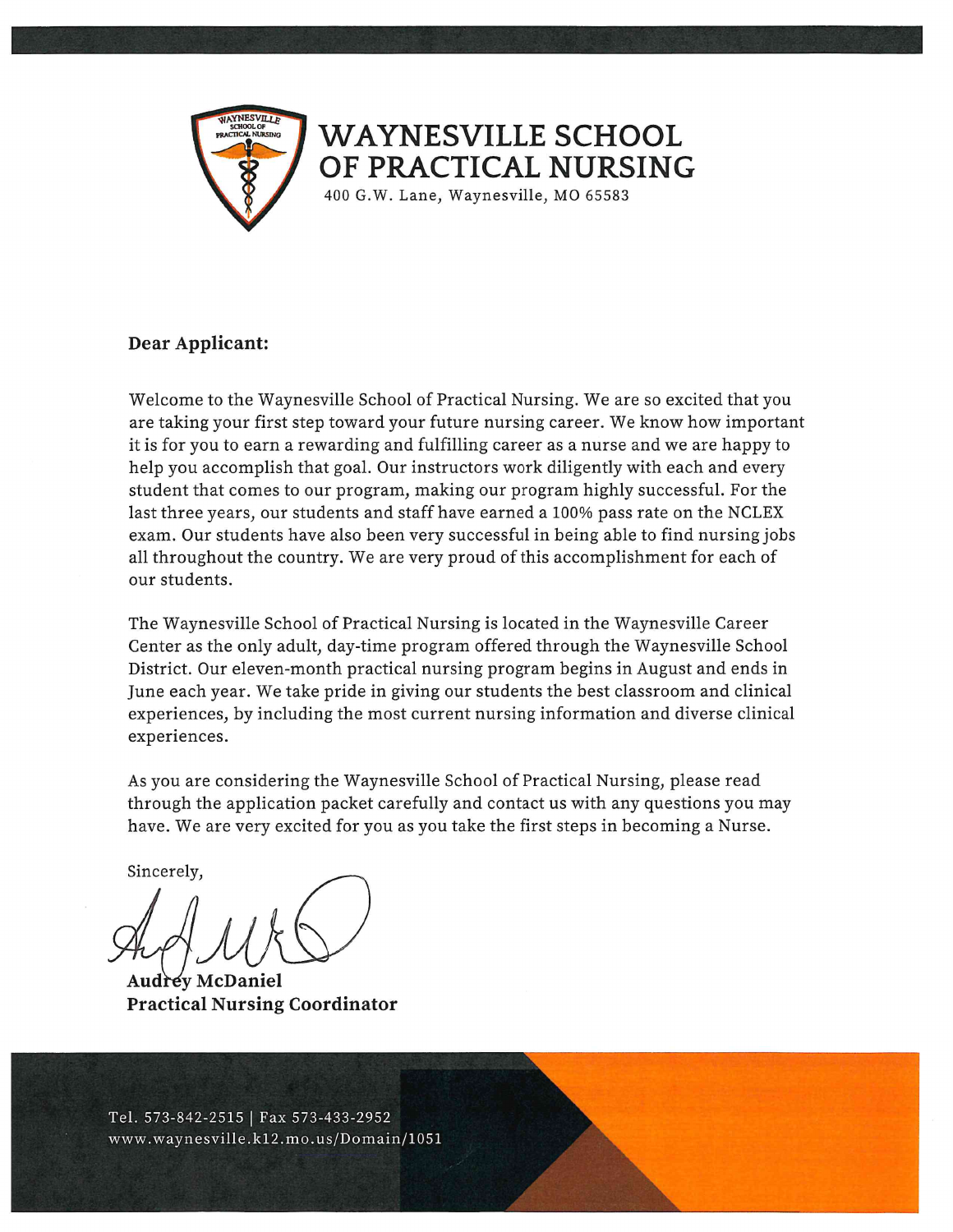

Thank you for your interest in the 2022-2023 Practical Nursing Program!

## Class Hours

- Classes will begin August 2022 and end June 2023.
- Classes are Monday, Tuesday, Thursday, Friday 8:00 a.m. to 4:00 p.m. and Wednesday 8:00 a.m. to 3:00 p.m.
- Clinicals begin in December and end in June.

## How to Apply

All Waynesville School of Practical Nursing applicants will need to turn in ALL completed documents at ONE time.

- Your completed and signed Waynesville School of Practical Nursing application
- Your \$20 application fee and \$65 testing fee.
- Official High School transcripts or your GED/HiSet Certificate
- Official College Transcript (if using A+), Unofficial College Transcripts (if NOT using A+)
- Applicants whose native language is not English must submit one of the following documents: TOEFL exam results, ESLO Services, H.S. diploma from an accredited public or private school within the U.S., a score of 20 or higher on the English portion of the ACT, a C average or better in English Composition I at the college level.
- Three Professional Reference Survey's returned by the deadline
- Early Application deadline: March 11, 2022
- Final Application deadline: May 20, 2022

After you have submitted your application packet, you can schedule an appointment with the Waynesville School of Practical Nursing Secretary to take your TEAS exam. Please see the next page for more information on the TEAS exam.

Once you have earned a 58.7% or higher on the TEAS exam, you will be required to complete the next steps of the application process (the Practical Nursing Secretary will give you more specific instructions once you have successfully completed your TEAS exam).

- Criminal Background Check (\$15.25)
- Interview
- Orientation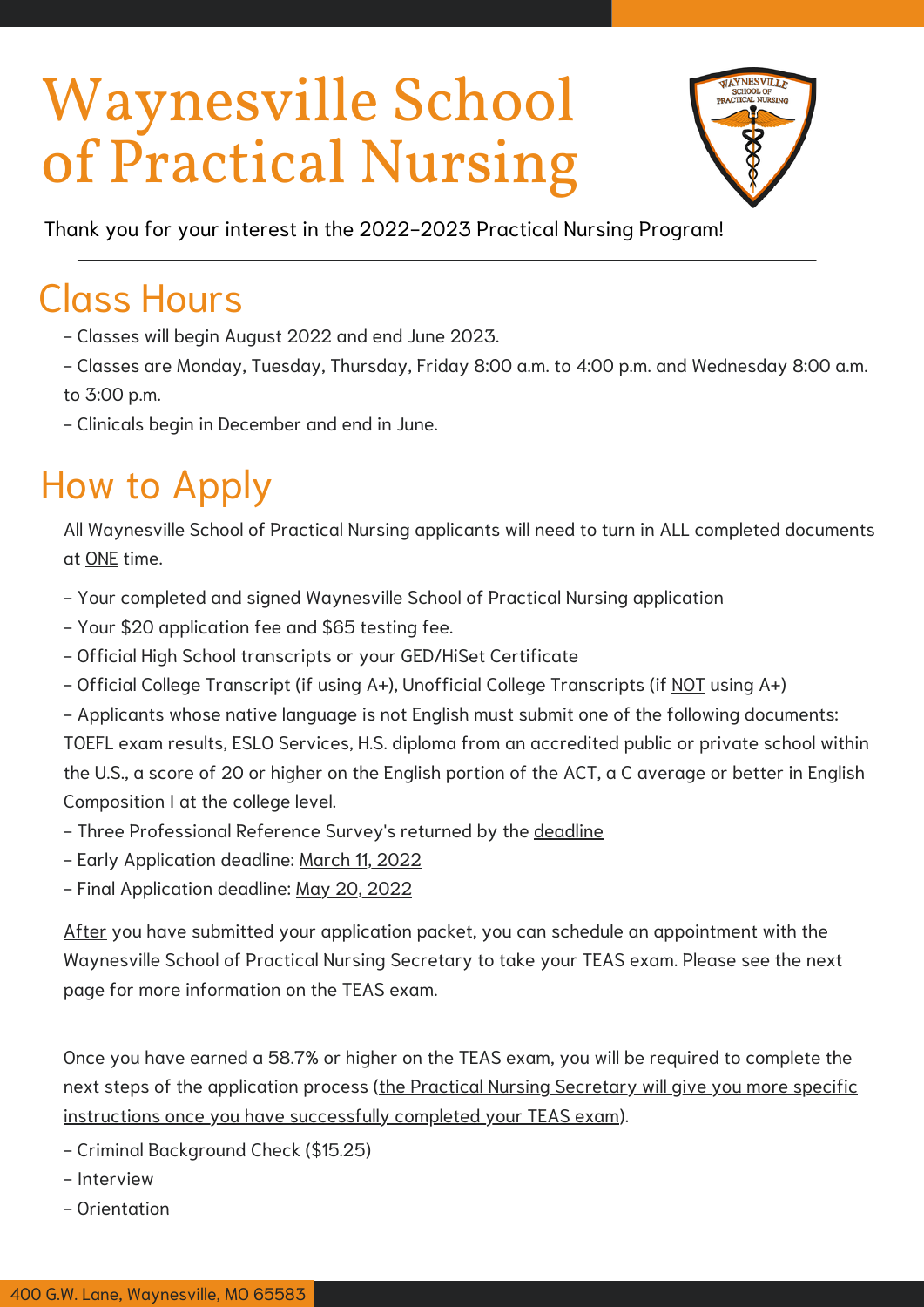

### **TEAS**

- You will schedule your ATI-TEAS exam with the PN secretary when you turn in your PN Application Packet. The TEAS will be administered by appointment only. Please notify our office if you are unable to make the date you selected.

- Test results are available immediately after testing.

- A 58.7% or higher is required on the TEAS exam for the applicant to be considered for admission into the program.

-You are advised to make your online ATI account by visiting www.atitesting.com. You will need your username and password for ATI the day of your exam.

- You will be allowed to test twice during the application process. The second test must be a minimum of two weeks after the first test. If you decide to take the test a second time, there will be a \$65 fee for the re-test.

- The TEAS exam consists of four sections: Reading, Math, Science, and English/Language Usage. The test is four hours total, with each section timed individually. The TEAS consists of 170 questions. -Study Guides are available at the Waynesville Career Center for \$55, or you can visit https://www.atitesting.com/teas-prep for a study guide manual and other test prep options.

### Professional Reference Surveys

-You are required to have at least three of your listed Professional References complete and return a Professional Reference Survey to the PN Secretary by the application deadline

- Surveys will NOT be accepted from the applicant
- Surveys cannot be completed by family members

### Acceptance

- The Waynesville School of Practical Nursing will base acceptance on their scoring rubric.
- The top 36 students will be accepted into the program.

### Tuition

Tuition is estimated to be \$15,500.00. The tuition includes fees for textbooks, uniforms, state board fingerprinting, lab, professional liability insurance, name pin, stethoscope, blood pressure cuff, standardized testing for NCLEX-PN readiness, pinning ceremony, lamp, cap, and graduation ceremony.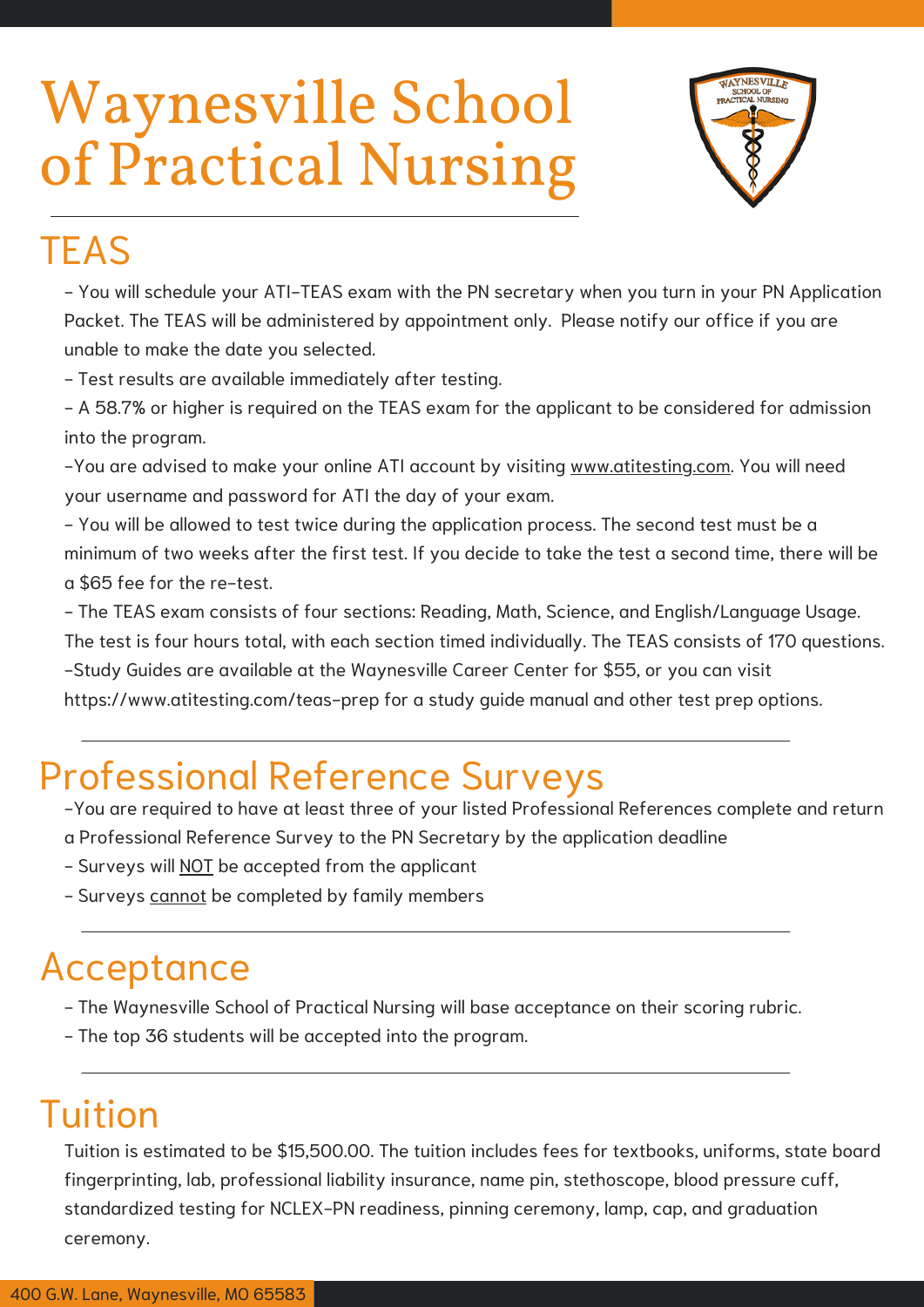

## Out-of-Pocket Fees - Not Included in Tuition

#### **All out-of-pocket fees for the Waynesville School of Practical Nursing include:**

- 1. Application fee (\$25.00)
- 2. TEAS testing fee (\$65.00)
- TEAS Study Guide Manual (\*Optional \$55.00) 3.
- Up-to-date immunizations (a list of immunizations needed will be given before the program 4. begins) (Estimated \$172.00 without insurance)
- 5. Physical Exam (Estimated \$180.00-\$190.00 without insurance)
- 6. A watch with a second hand (\$25)
- BLS CPR Certification (\$13.00 if taken at the Waynesville Career Center) 7.
- White clinical shoes (estimated cost \$100.00) 8.
- 9. NCLEX Test Fee for Missouri (\$200.00)

Estimated Out-of-Pocket Expenses = \$843.25 - \$853.25

\* Estimated Out-of-Pocket Expenses will vary from student to student.

#### **Applicants should not purchase items four through eight until accepted into the program.**

#### **Item nine will be paid to the Missouri State Board of Nursing once the student has graduated the Waynesville School of Practical Nursing.**

\* Out of Pocket expenses (\$843.25 - \$853.25) will be paid directly by the students attending the Waynesville School of Practical Nursing.

\* Tuition Fees (\$15,500.00) will be covered by available funding for eligible students. Students will discuss all financial aid with the Financial Aid Officer at the Waynesville Career Center once accepted into the Waynesville School of Practical Nursing.

Total Program Costs = \$16,353.25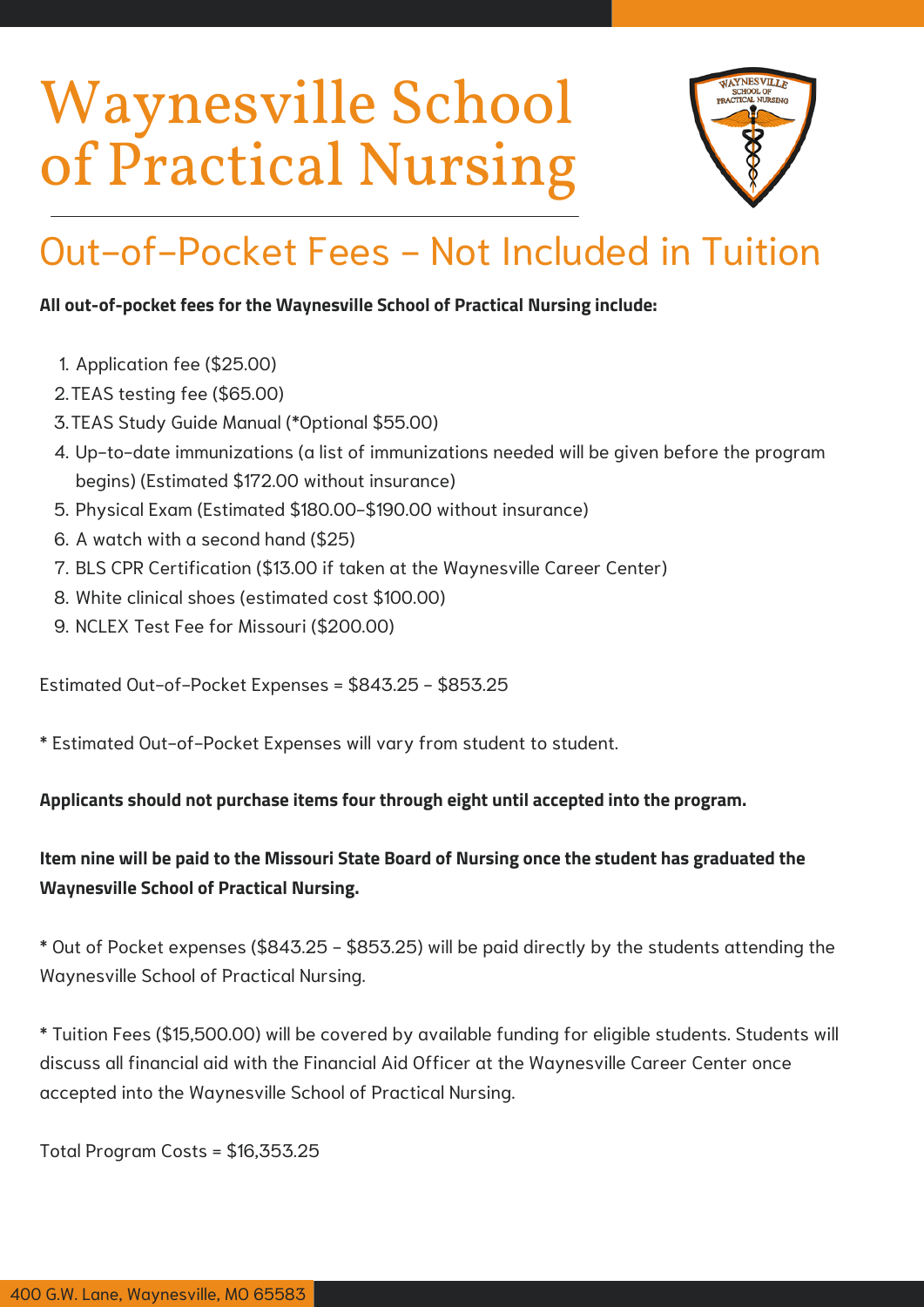

### Fees

Fees for uniforms, insurance, books, and miscellaneous supplies are non-refundable. A written request regarding refunds, repayments, or charges incurred should be made by any student who withdraws or is terminated from a program.

## English as Second Language

Applicants whose native language is not English must document their English language proficiency by demonstrating proof of one of the following within the student application:

- High school diploma in an accredited public or private school within the United States.
- A score of "20" or better on the English portion of the ACT.
- A score of "C" or better in English Composition I at the college level.
- Minimum TOEFL iBT passing score of "84", with a minimum speaking score of "26." Scores are valid for two years after the test date. Testing is available through the TOEFL website.

### Advanced Placement Policy

All students must meet mandatory attendance of the Practical Nurse Program. All students must satisfactorily complete all aspects of the program. No advance placement in the program will be considered. We do not require or accept transfer credit.

## WCC-PN Withdrawal/Dismissal Procedures

For any student that withdraws or is dismissed, staff must complete a Student Withdrawal form and submit it to the Administrators office. Any refunds due to the students will be processed within 45 days.

### Refund for Early Withdrawal

Fees and Supply Fees that must be paid to external entities before enrollment as part of a program's application process such as drug screening charges and background check fees are not considered program tuition and are non-refundable. Fees that must be paid to the school before enrollment as part of a program's application fees and acceptance fees may be partially refundable if these fees are in excess of \$100.00. Students who officially withdraw after the first day of their program are responsible for 100% of any textbook, supply, or fee expenses incurred by the institution.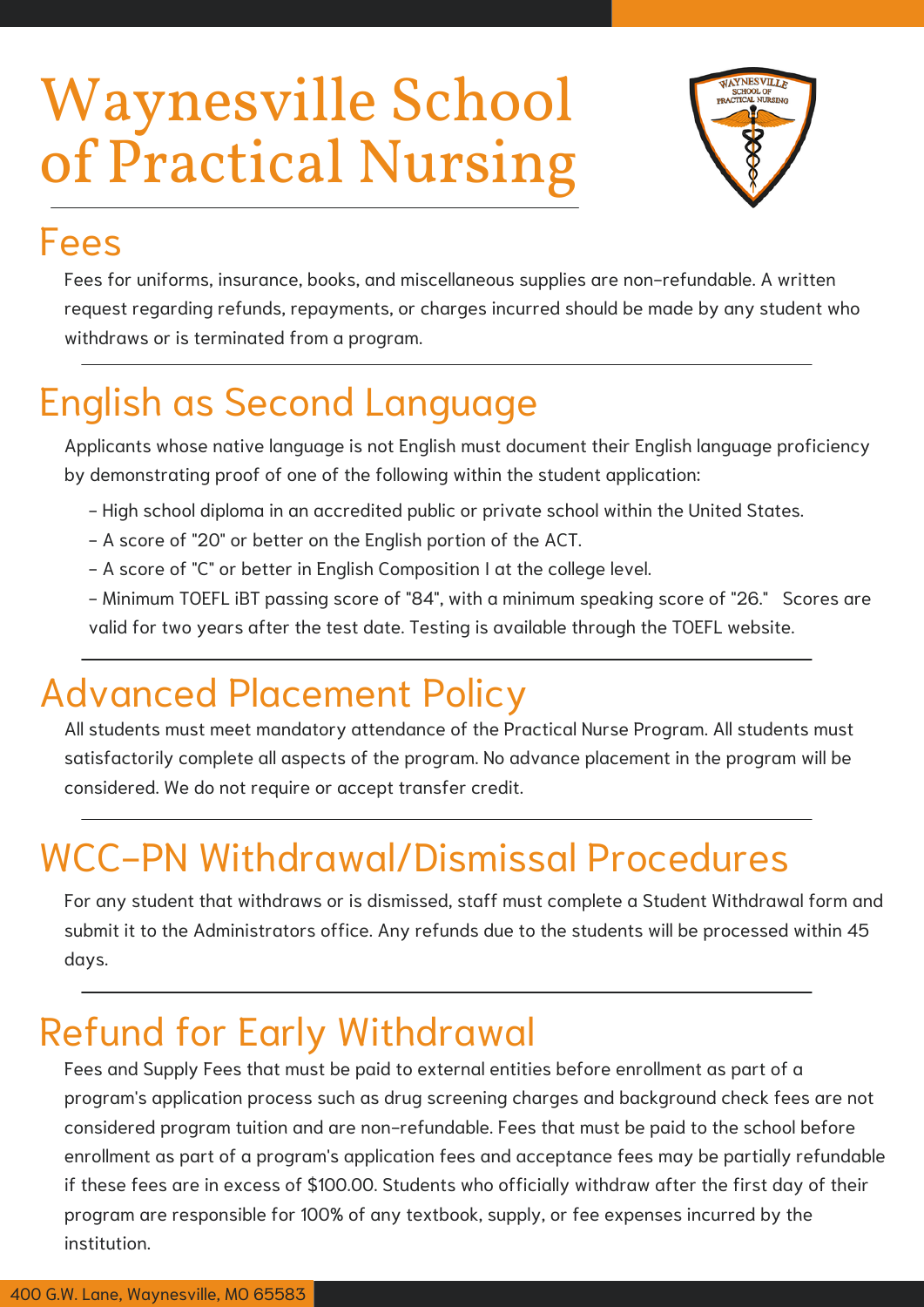

### Early Withdrawal

- Tuition, if a student withdraws from his/her program, voluntarily or involuntarily, on or before the first day of the program, the student will be refunded 100% of any tuition collected within 45 days of the program start date.

- If a student withdraws from his/her program, voluntarily or involuntarily, within (7) seven calendar days of the beginning of a payment period, the student will not owe WCC any of the tuition charged for that payment period. The student will, however, be responsible for any previous balance due to WCC.

- If a student withdraws from his/her program, voluntarily or involuntarily, after (7) seven calendar days of the beginning of the payment period, but before 60% of the hours in the payment period, the student will owe WCC prorated tuition for that payment period and any previous remaining balance due. The tuition will be prorated based on the percentage of hours possible at the time of withdrawal. For example, if there are 450 hours in a payment period and the student withdraws after 225 hours, then the student will owe half the tuition because they withdrew after half the hours (225/450=50%).

- If a student withdraws from his/her program, voluntarily or involuntarily, after 60% of the hours in a payment period, the student will owe WCC 100% of any of the tuition charged for that payment period and any previous remaining balance due.

- If a student withdraws from his/her program, voluntarily or involuntarily, at any time and is due a refund based on the refund calculations, it will be processed and distributed to the student within 45 days of the last day of attendance.

- All refunds will be processed by the Waynesville Career Center without a request from the student.

### Student Services

All student services offered to the Practical Nursing students by the Waynesville School of Practical Nursing can be identified in the Waynesville Career Center Handbook found at: https://www.waynesville.k12.mo.us/Page/2932

### Distance Learning

The Waynesville Career Center Practical Nursing program will only offer a distance education format when one of the two following circumstances occurs:

- A student or group of students are quarantined due to adherence of district guidelines related to the COVID-19 pandemic
- Designated snow days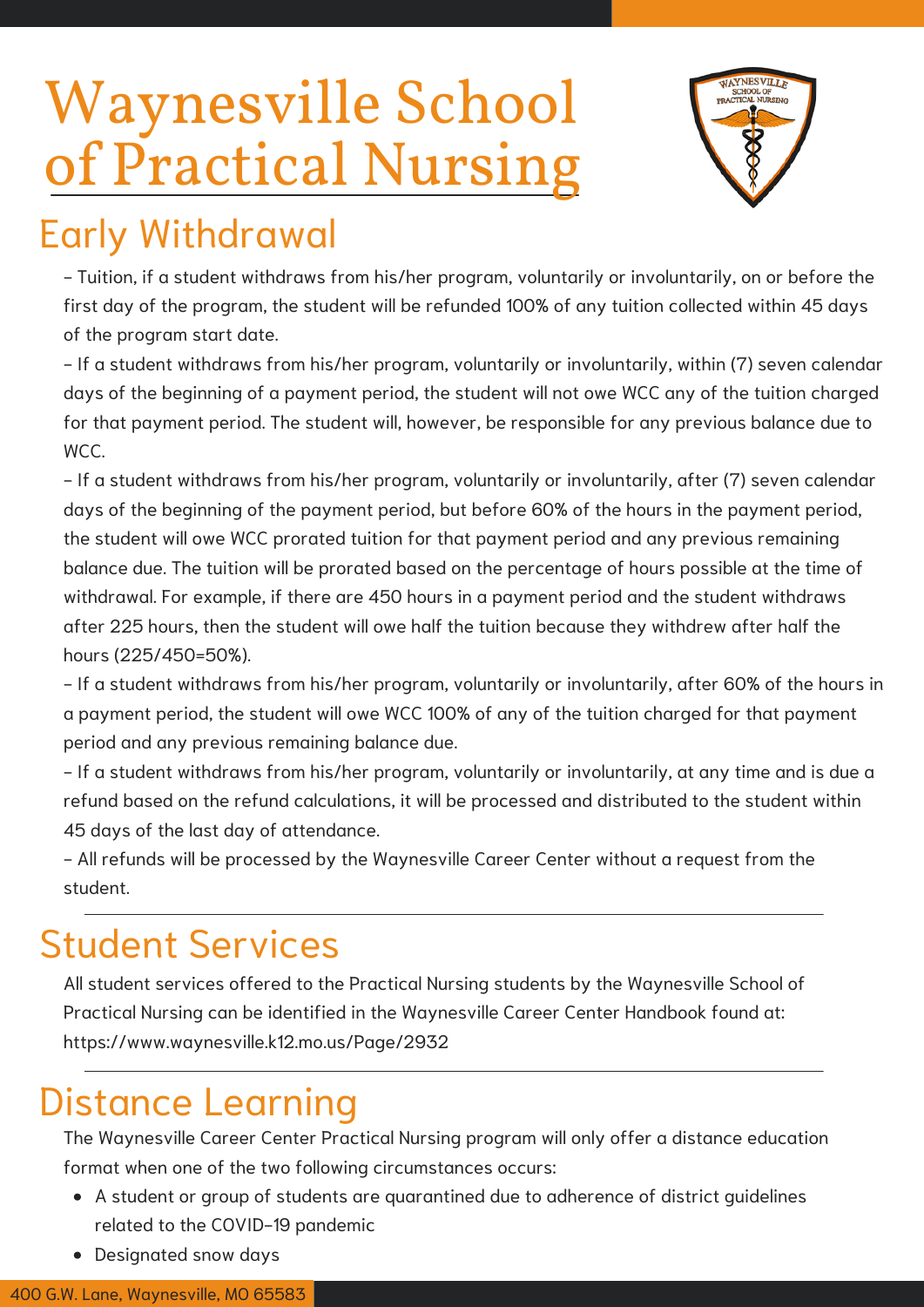

**Unit Hours**

## Waynesville Career Center Vision Statement

Waynesville Career Center is committed to developing a diverse and skilled workforce of lifelong learners.

### Waynesville Career Center Mission Statement

WCC provides a relevant learning environment using critical thinking, technology, and career skills to prepare students for success.

### Program Organization

|                                                    |                   |                              | UIIIL NOUIS |
|----------------------------------------------------|-------------------|------------------------------|-------------|
| Level One:                                         | <b>Unit Hours</b> | <b>Level Two:</b>            | 60          |
| Basic Nursing subjects are taught during this time |                   | 1. Nutrition                 | 224         |
| 1. Personal and Vocational Concepts                | 74                | 2. Med-Surg II               | 179         |
| 2. Fundamentals of Nursing I                       | 119               | 3. Med-Surg III              |             |
| 3. Fundamentals of Nursing II                      | 120               | 4. Maternal and Child Care   | 162         |
| 4. Anatomy and Physiology I                        | 49                | 5. Leadership and Management | 25          |
| 5. Anatomy and Physiology II                       | 49                |                              |             |
| 6. Math, Pharmacology                              | 123               |                              |             |
| 7. Life Span (Growth and Development)              | 107               |                              |             |
| 8. Med-Surg I                                      | 134               |                              |             |

Total Program Hours (Classroom and Clinical): 1425

### Waynesville School of Practical Nursing

#### **Full Approval Status by the Missouri Board of Nursing**

**Approved by the Missouri Department of Elementary & Secondary Education**

**Waynesville School of Practical Nursing is Accredited by the Council on Occupational Education**

7840 Roswell Rd, Building 300, Suite 325

Atlanta, GA 30350

Telephone: 770-396-3898 Fax: 770-396-3790

www.council.org

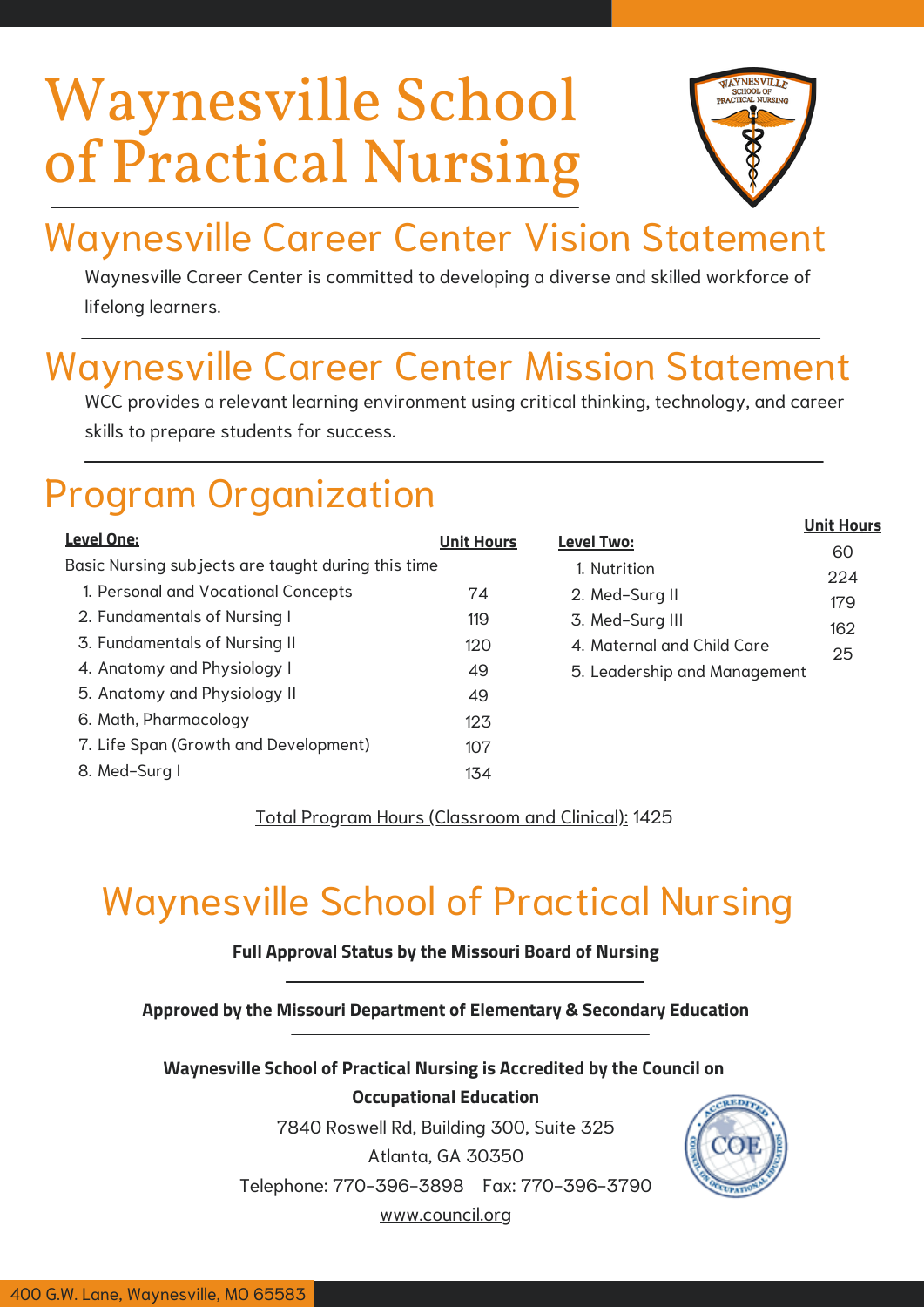### **WAYNE SVI L L E S CHOOL OF PRAC T I CAL NURS ING**

# **APPLICATION CHECKLIST**

## **APPLICATIONS**



Completed Application

Application Fee (\$20) and TEAS Testing Fee (\$65)

Official High School Transcripts or HiSET/GED

Official College Transcripts (if using A+), Unofficial College Transcripts (if NOT using A+)

Applicants whose native language is not English must submit one of the following documents: TOEFL exam results, ESLO Services, H.S. diploma from an accredited public or private school within the U.S., a score of 20 or higher on the English portion of the ACT, a C average or better in English Composition I at the college level.

Schedule a date with the PN Secretary to take the TEAS exam.

Three Professional Recommendation Surveys, due by the Application Deadline

The Early Application Deadline: March 11, 2022, with a TEAS Score of 58.7% or higher on file.

The Final Application Deadline: May 20, 2022, with a TEAS Score of 58.7% or higher on file.

Once you have successfully completed the ATI-TEAS exam you will need to complete the following:

Background Check (\$15.25)

Interview

Orientation (You will be given the date of orientation at your interview)

Receive Acceptance Letter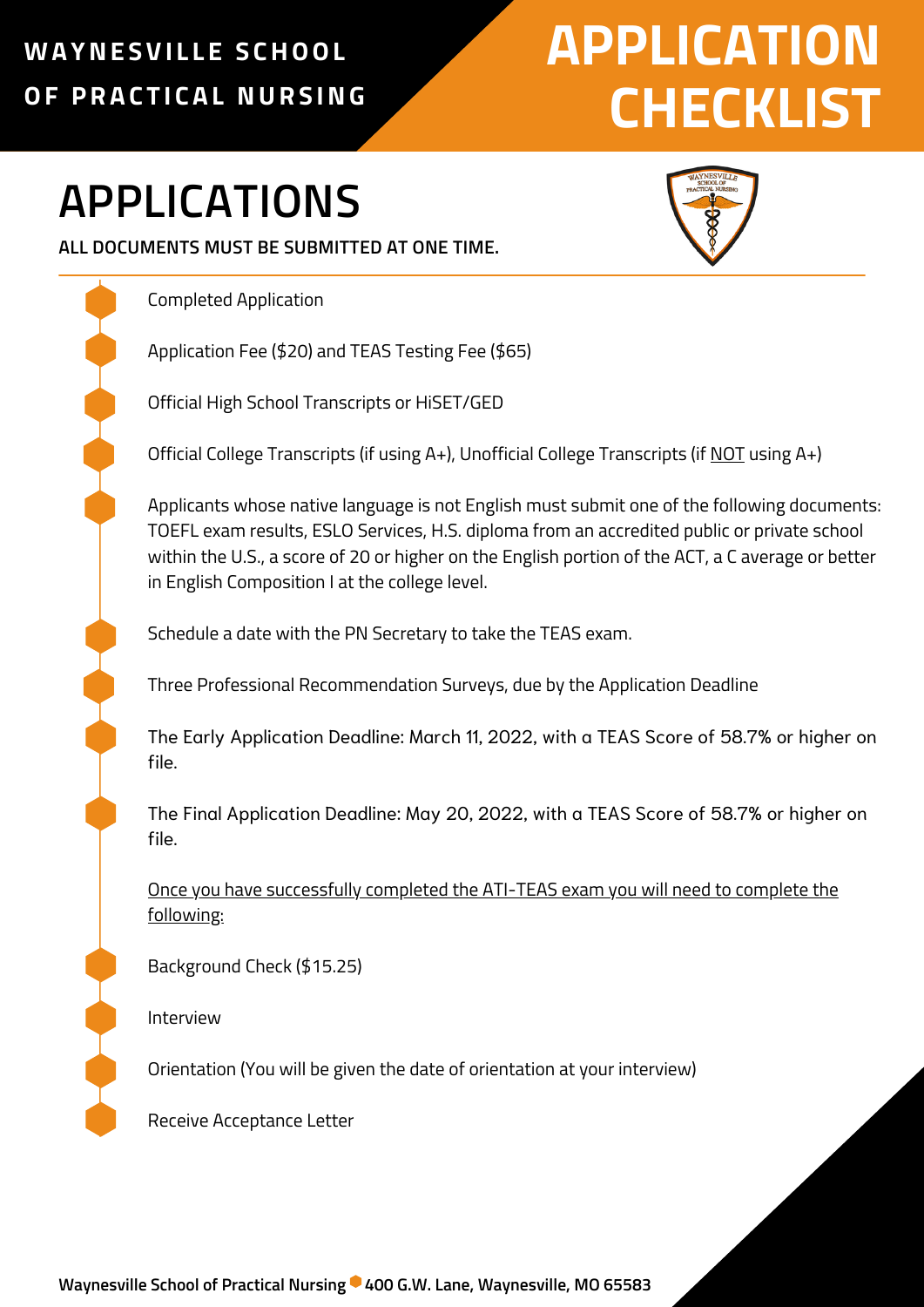

## Application for Admission

Non-refundable application fee of \$20 may be made by check, cash, debit, Visa, or Master Card

#### Full Legal Name:

| First                                | Middle                                                                | Last                                                                                                 | Maiden   |
|--------------------------------------|-----------------------------------------------------------------------|------------------------------------------------------------------------------------------------------|----------|
| #<br><b>Street</b>                   | City                                                                  | State                                                                                                | Zip Code |
| Date of Birth: __________________    |                                                                       |                                                                                                      |          |
|                                      |                                                                       |                                                                                                      |          |
|                                      |                                                                       |                                                                                                      |          |
|                                      | High School Diploma, Date Received: __________                        |                                                                                                      |          |
|                                      |                                                                       |                                                                                                      |          |
|                                      |                                                                       |                                                                                                      |          |
|                                      | Have you ever attended a School of Nursing? (Please circle) Yes       | No.                                                                                                  |          |
|                                      |                                                                       |                                                                                                      |          |
|                                      |                                                                       | Date Entered: _____________ Date Terminated: ____________ Reason for leaving: ______________________ |          |
|                                      |                                                                       | Have you ever attended a college, university, or technical school? (Please circle) Yes               | No       |
|                                      |                                                                       | If yes, name, address, and dates attended (use additional sheet if needed) ________________________  |          |
|                                      | Have you had training in the Armed Forces? (Please circle)            | No<br>Yes                                                                                            |          |
|                                      |                                                                       |                                                                                                      |          |
|                                      |                                                                       |                                                                                                      |          |
| 400 G.W. Lane, Waynesville, MO 65583 | While attending another school, did you receive financial assistance? | Yes                                                                                                  | No       |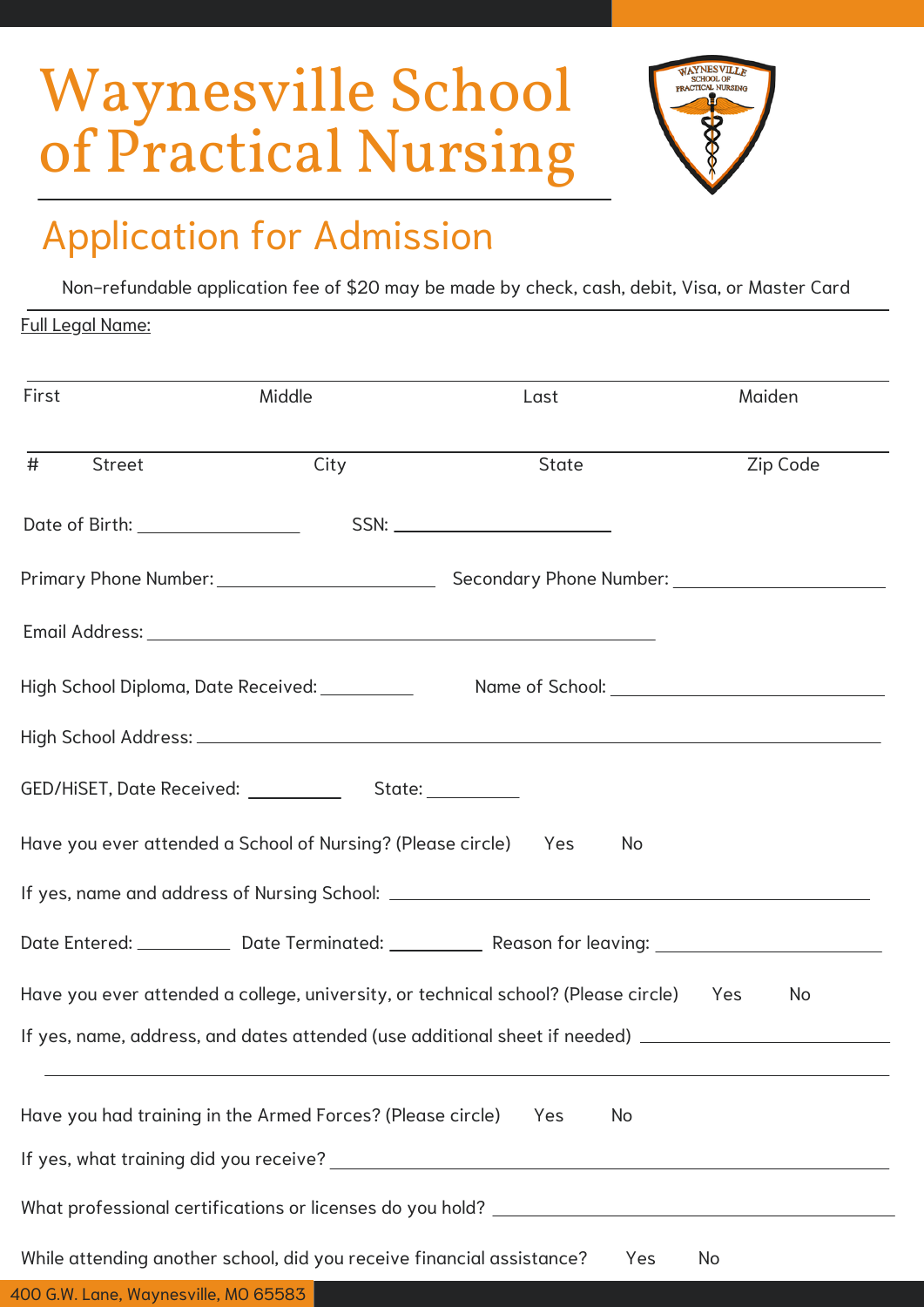#### **Previous Civil or College Discipline:**

Have you ever been suspended or dismissed from any school, college or university for academic or disciplinary reasons? (Please Circle) Yes No Have you ever been placed on academic or disciplinary probation? (Please Circle) Yes No If you answered "Yes" to either of the above questions, please explain:

#### **TO ENSURE COMPLIANCE WITH THE NURSING PRACTICE ACT, SECTION 335.011 THROUGH 335.096, ANSWER THE FOLLOWING QUESTIONS:**

Have you ever been convicted, and judged guilty by a court, plead guilty, or nolo contendere to any crime, (excluding traffic violations)? (Please Circle) Yes No If yes, please explain:

Have you ever been convicted, adjudged guilty by a court, plead nolo contender to any traffic offense resulting from or related to the use of drugs or alcohol? (Please Circle) Yes No If yes, please explain:

All students must comply with the Missouri Nurse Practice Act sections 335.046, 335.066, and 335.081 and Missouri Code of State Regulations 20CSR 200-4.020(3) to sit for the NCLEX-PN Board Exam. The decision to accept or deny the application rests with the Missouri State Board of Nursing and graduation from this program does not guarantee eligibility to write the NCLEX-PN Board **Exam. A copy of the Missouri Nurse Practice Act will be provided to you for your reference.**

|                     |     | Do you have any problems that would prevent you from providing quality medical care to patients? |
|---------------------|-----|--------------------------------------------------------------------------------------------------|
| (Please Circle) Yes | No. | If yes, please explain:                                                                          |

| Are you currently receiving treatment from any long-term illness(es)? (Please Circle) Yes |  |  |
|-------------------------------------------------------------------------------------------|--|--|
| If yes, please explain:                                                                   |  |  |

Do you take any medications on a regular basis? (Please Circle) Yes No If yes, please list:

How many days have you lost from work or school in the past year? Reason for absence(s)?

| Do you intend to apply for financial assistance? (response optional) (Please circle) | Yes.               | No.        |  |
|--------------------------------------------------------------------------------------|--------------------|------------|--|
| How do you plan to pay your tuition? (Circle all that apply)                         | Federal Pell Grant | A+ Schools |  |

Eligible for VA benefits Other Sources (Identify all sources):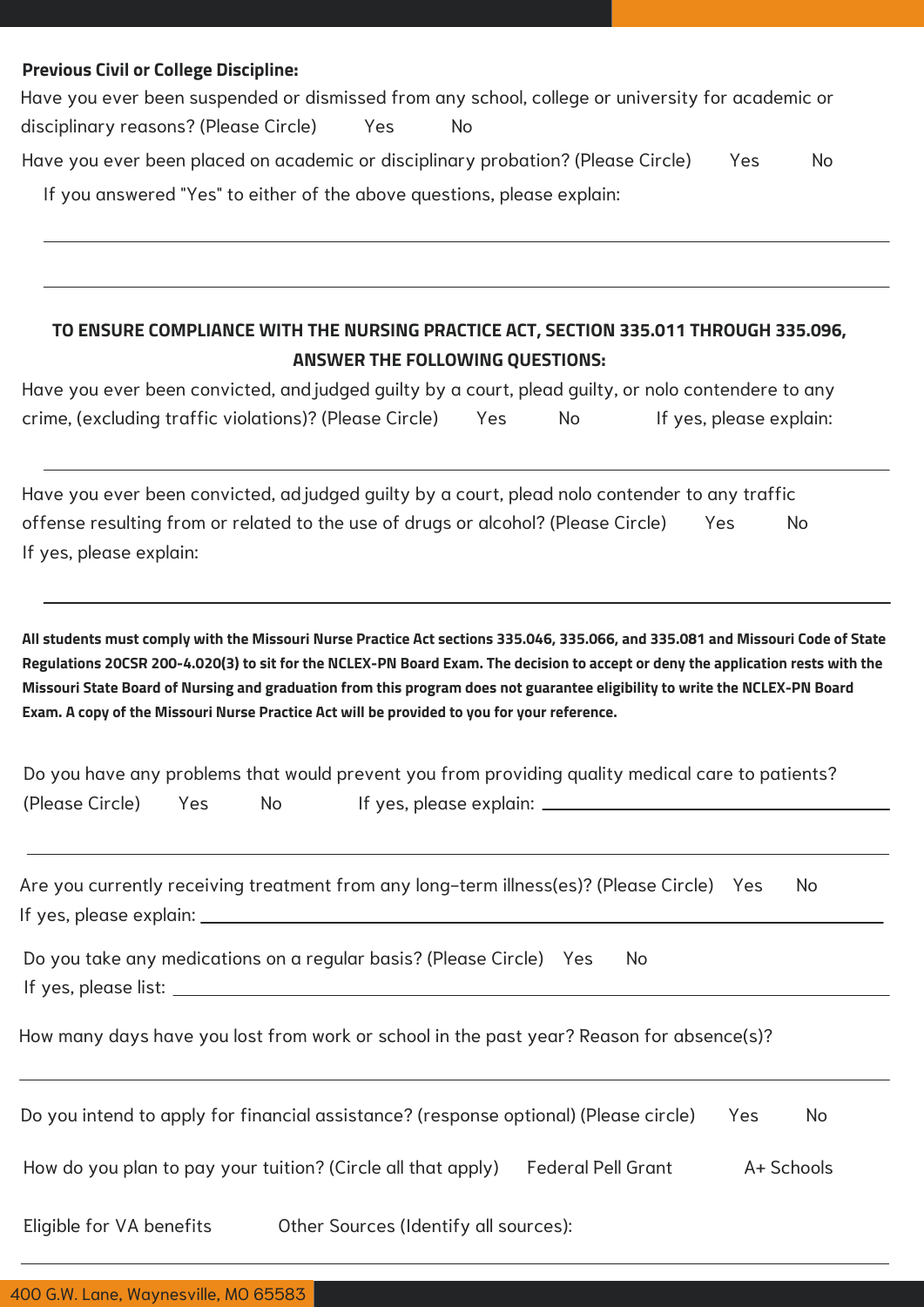#### **Professional References**

Please list five professional references with ALL of their contact information. These references can be from a previous employer, teacher, coach, supervisors, advisors, or colleagues. Please DO NOT list your family members.

**Please send your professional references a copy of the "Professional Reference Survey" to return to the school by the application deadline. We will not accept any "Professional References Surveys" from the applicants.**

| How long have you known this person? _________ |  |  |  |
|------------------------------------------------|--|--|--|
|                                                |  |  |  |
|                                                |  |  |  |
|                                                |  |  |  |
|                                                |  |  |  |
| How long have you known this person?           |  |  |  |
|                                                |  |  |  |
|                                                |  |  |  |
|                                                |  |  |  |
|                                                |  |  |  |
| How long have you known this person? ________  |  |  |  |
|                                                |  |  |  |
|                                                |  |  |  |
|                                                |  |  |  |
|                                                |  |  |  |
| How long have you known this person?           |  |  |  |
| How do you know this person?                   |  |  |  |
|                                                |  |  |  |
|                                                |  |  |  |
|                                                |  |  |  |
| How long have you known this person? _________ |  |  |  |
|                                                |  |  |  |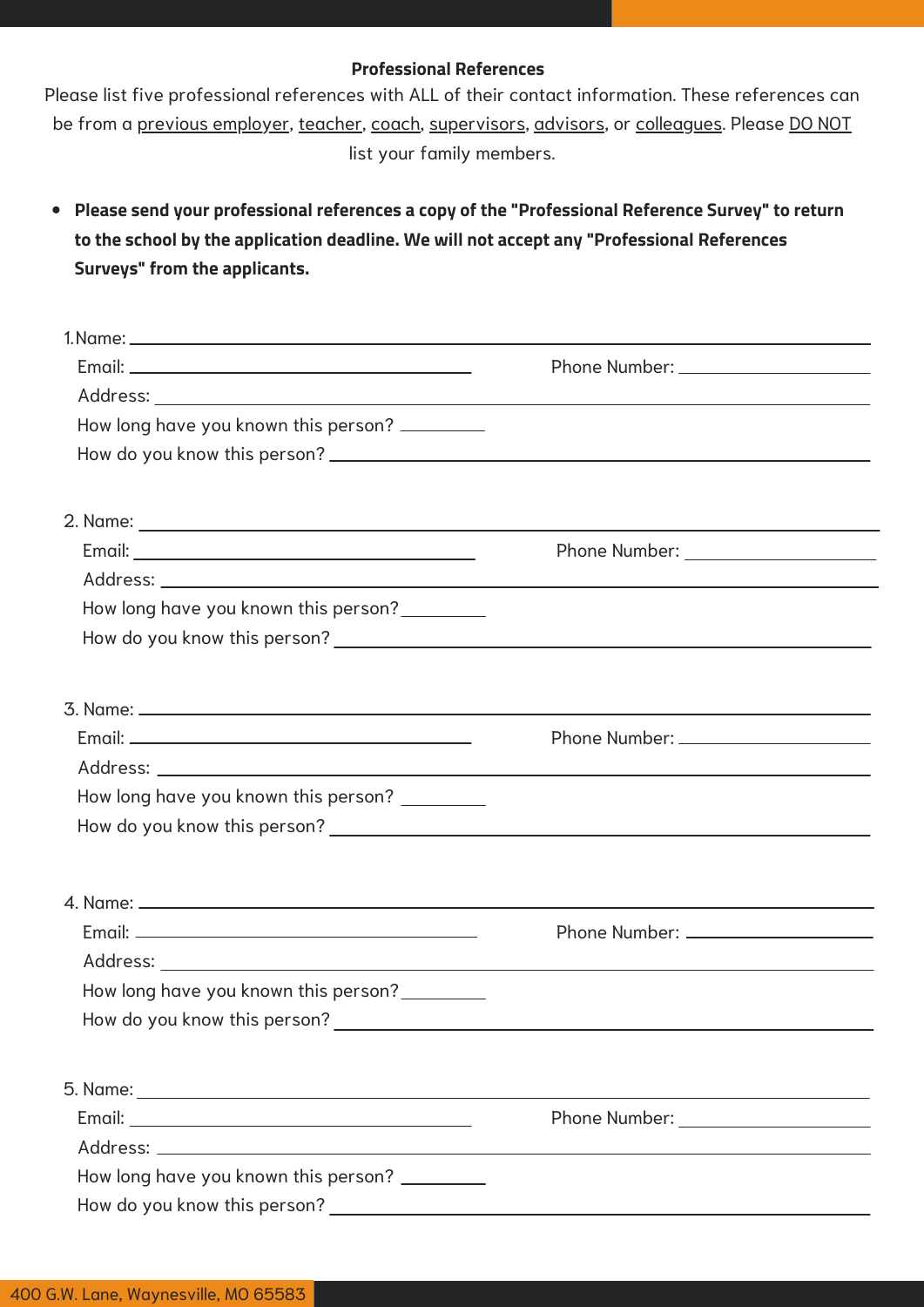| U.S. Citizen: (Please Circle)                                                                         | Yes | No |                                                   |     | If no, do you plan to gain citizenship? | Yes | No |
|-------------------------------------------------------------------------------------------------------|-----|----|---------------------------------------------------|-----|-----------------------------------------|-----|----|
| Is English your second language? (Please Circle)                                                      |     |    | <b>Yes</b>                                        | No. |                                         |     |    |
| - Applicants whose native language is NOT English must document their English language proficiency by |     |    |                                                   |     |                                         |     |    |
| demonstrating proof of ONE of the following within the student application:                           |     |    |                                                   |     |                                         |     |    |
| 1. Have you taken the TOEFL exam? (Please Circle) Yes                                                 |     |    | No.                                               |     |                                         |     |    |
| 2. Have you received ESLO (English as a Second Language) services? Yes                                |     |    |                                                   |     | No.                                     |     |    |
| 3. Have you received a H.S. diploma from an accredited public or private school within the U.S.?      |     |    |                                                   |     |                                         | Yes | No |
| 4. Have you received a score of 20 or better on the English portion of the ACT? Yes                   |     |    |                                                   |     | No.                                     |     |    |
| 5. Have you earned a "C" average or better in English Composition I at the college leve? Yes          |     |    |                                                   |     |                                         | No. |    |
| Birth Country: ________________________                                                               |     |    |                                                   |     |                                         |     |    |
| Birth City:__________________________                                                                 |     |    | Birth County: <u>____________________________</u> |     |                                         |     |    |
| Date Entered the United States: ______________________________(mm-dd-yyyy)                            |     |    |                                                   |     |                                         |     |    |

#### **RELEASE OF INFORMATION IN REFERENCE TO STUDENT AND OTHER AGENCIES**

Waynesville Career Center's official policy on release of information about students is in accordance with the Family Educational and Privacy Act of 1974. In general, this legislation provides that a student 18 years or older or the parents of a student under 18 years of age are to be granted access to the student's school records.

Information that includes the student's name, address, telephone listing, dates of attendance, grades, and the most recent and/or previous educational agency or institution attended by the student may be released without consent of the students. Other records may not be released without permission.

I give permission for any institutions that I have previously attended to release information to WCC, when needed **in regards to my school record.**

Signature: Date:

I hereby give my permission to WCC to release my student records to employers, or potential employers, and/or **other educational institutions that request these records.**

Signature: Date:

Students may request in writing on a semester basis that release of any or all directory information be withheld. Students should consider very carefully the consequences of any decision to withhold any category of directory information.

Student records are defined as any and all "official records." A student has the right to inspect his or her academic record and is entitled to an explanation of information that has been recorded. Documents submitted by or for the student in support of his or her application for admission or for transfer credit will not be returned to the student, or sent elsewhere. A request for transcript of other academic information from another institution of learning may be released only with written consent of the student.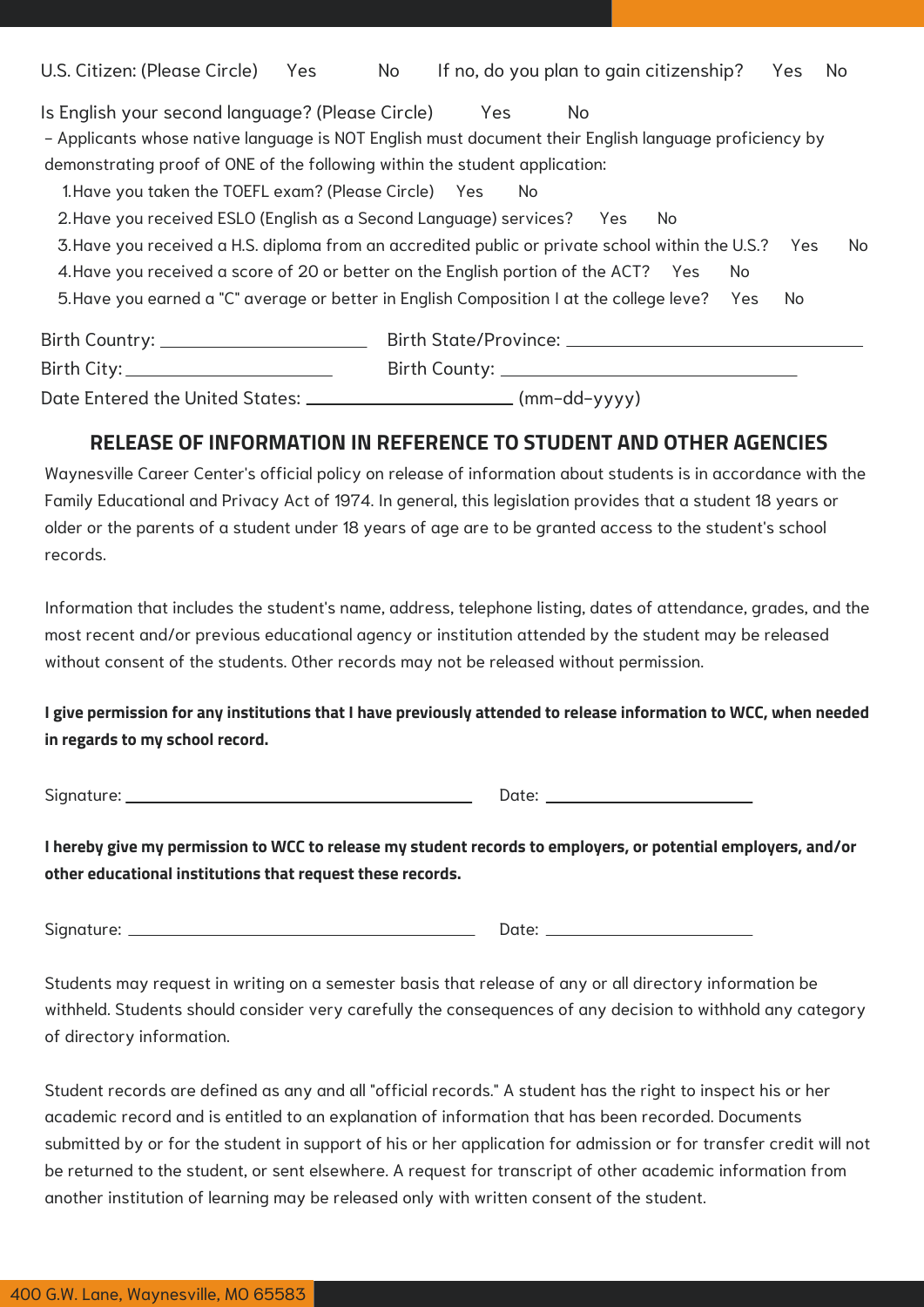#### **Demographic Information**

This information is confidential. It is not used in the admission decision, and will not be released except as group statistics for federal, state, and other reports. Questions regarding gender, race, and marital status are important in determining the effectiveness of efforts related to the provision of equal educational opportunity. The providing of this information is optional and your answers will not be used in determining admission status.

|       | Is the student's ethnicity Hispanic? (Please Circle) |                     | Yes | No.      |                           |
|-------|------------------------------------------------------|---------------------|-----|----------|---------------------------|
| Race: | White, Non-Hispanic                                  | Black, Non-Hispanic |     | Hispanic | Asian or Pacific Islander |

Native American or Alaskan Native Other:

#### **Confidential Release Waiver**

Personal references are given assurance of confidentiality. For this reason, we are requesting the following waiver agreement be signed. This is necessary in order to comply with Federal Law PL93-380, regarding confidential letters and statements of recommendations submitted by the references on your behalf.

I, 1. 1. **hereby waive my right to see the professional letters of reference** from people I have listed as references on my application for admission to Waynesville School of Practical Nursing Program.

#### **Notice of Non-Discrimination**

Applicants for admission and employment, students, parents of elementary and secondary school students, employees, sources of referral of applicants for admissions and employment, and all unions or professional agreements with Waynesville School of Practical Nursing Program are hereby notified that this institution does not discriminate on the basis of race, color, national origin, sex, age or handicap in admission or access to or treatment of employment in its programs and activities. Any person having inquiries concerning the Waynesville School of Practical Nursing Program's compliance with the regulations implementing Title VI, Title IX, or Section 504 is directed to contact the Assistant Superintendent for Special Services, Board of Education Office,200 Fleetwood, Missouri, (573) 842-2094. The Assistant Superintendent of Special Services has been designated by Waynesville R-6 District to coordinate the institution's effort to comply with the regulations implementing Title VI, Title IX, and Section 504. Any person may also contact the Assistant Secretary for Civil Rights, U.S. Department of Education, regarding the institution's compliance with the regulations implementing Title VI, Title IX, or section 504.

The information I have given on this application form is true and complete to the best of my knowledge\*.

#### \*Any misrepresentation, falsification, or omission of information or any other attempt to deceive a school is cause **for either denial of selection for admission or dismissal from enrollment.**

My signature represents: I have read, understand, and agree to adhere to the policies and procedures of the admission criteria for the Waynesville School of Practical Nursing Program.

Signature: Date: